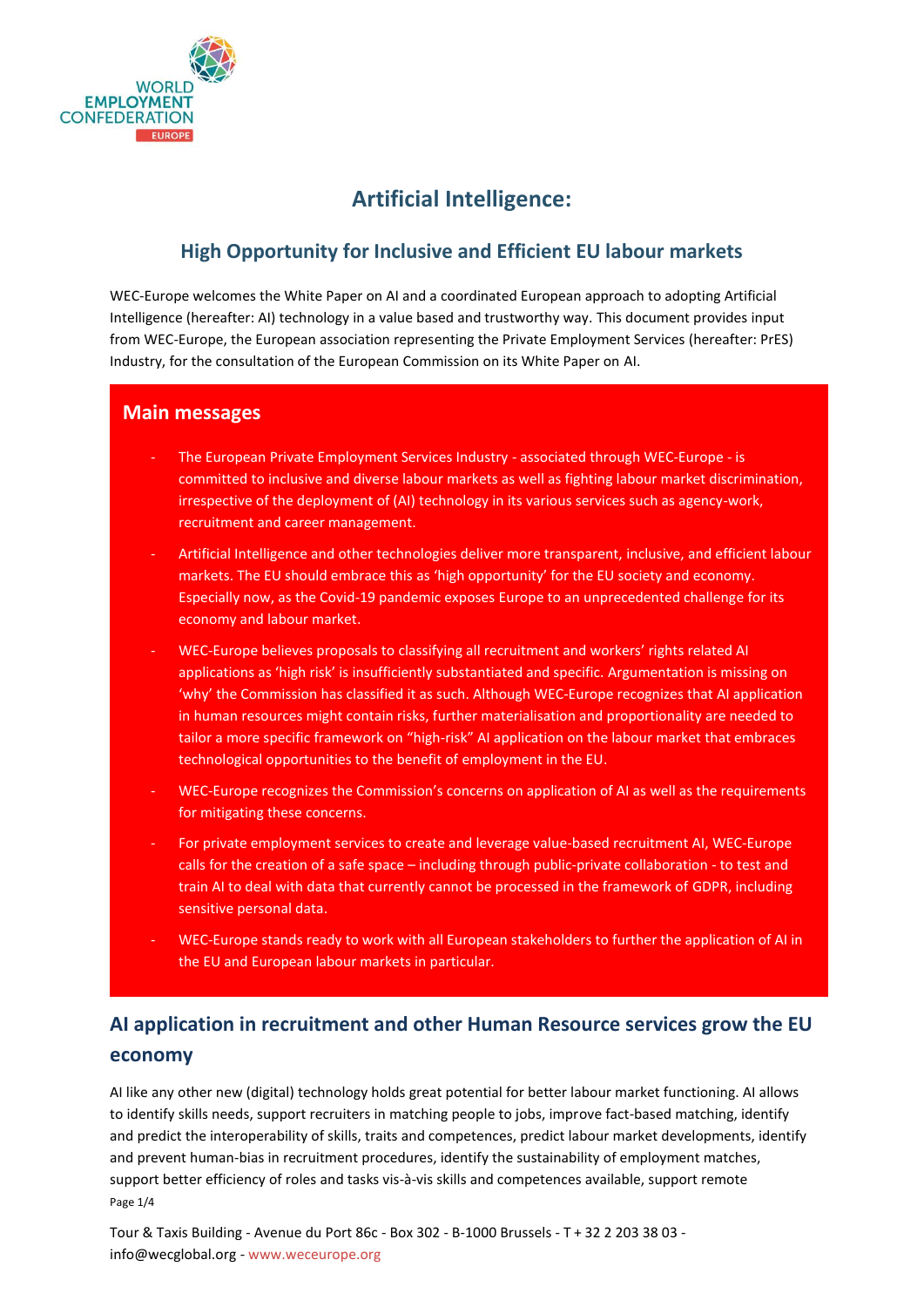

applications including for those that face disabilities, anticipate labour demand fluctuations, create and configure jobs and tasks that align with the supply of workers (and their work preferences, competence and skills), support human resource management, support risk management and advise on the configuration and creation of efficient and diverse teams and workforces. These, and many more applications of AI in the workplace, support growth of the European economy, society, integration, and labour markets. **It is from this perspective WEC-Europe welcomes the White Paper and aligns on the vast potential the European Commission identifies on the deployment of responsible and value-based AI in the European Union and beyond.**

## **AI will support activation and transition to work in the wake of the Covid-19 crisis**

AI will support labour market activation, allocation and transition challenges following the outbreak of Covid-19 across the world as well as the ongoing digitalisation, globalisation, and demographic developments in the European economy. These trends confront people and business with a vastly different and more dynamic labour market. **To those faced with labour market change and challenge, responsible AI in human resources services will contribute to their labour market activation, transition, lifelong learning, and employability.** 

# **PrES contribute to skilling and the adoption of new technologies in the workplace**

WEC-Europe recognizes the (re- and up-) skilling and awareness challenges European labour market faces with the adoption of AI. This strengthens WEC-Europe's existing resolve and dedication to contribute the EU's New Skills Agenda and the responsible adoption new technologies in the workplace, the labour market and employment services. In this respect we direct towards WEC-Europe's Vision Paper ['Making Europe the bes](https://weceurope.org/uploads/2019/07/2018_WECEU_Vision-Paper.pdf)t [Place to Work!'](https://weceurope.org/uploads/2019/07/2018_WECEU_Vision-Paper.pdf) on the industry's contribution to European labour markets and track record on skilling, lifelong learning, social innovation, career guidance and labour market transition support.

## **A more proportional, granular, and specific assessment on labour market AI is needed**

The White Paper classifies all 'worker's rights' related AI applications and especially recruitment processes as "high risk", exposing it to proposals for new regulations that will stifle the responsible application of AI in the EU. To WEC-Europe this classification is insufficiently proportionate, substantiated, or specific.

WEC-Europe is convinced the existing regulatory frameworks cover the technicality and application of AI in HR services. Existing requirements and guidelines on human oversight, accountability and explainability create a platform to deal with possible opaqueness in AI outcomes or functioning. The White Paper does insufficiently address where HR related AI application fall outside of the regulatory frameworks, or why existing European fundamental rights would not apply to technology deployed in the European Union and thus why additional regulatory action is needed in this respect.

As such, WEC-Europe believes the proposal to determine AI application in 'recruitment processes' as "high risk" without further specification or determination to be disproportionate with regards to (1.) the existing legal safeguards, (2.) the potential of AI application in recruitment processes for the European labour market, (3.) the substantiation provided in the White Paper and (4.) the track record of the private employment services industry with regards to delivering labour market stepping stones and inclusive workplaces.

Page 2/4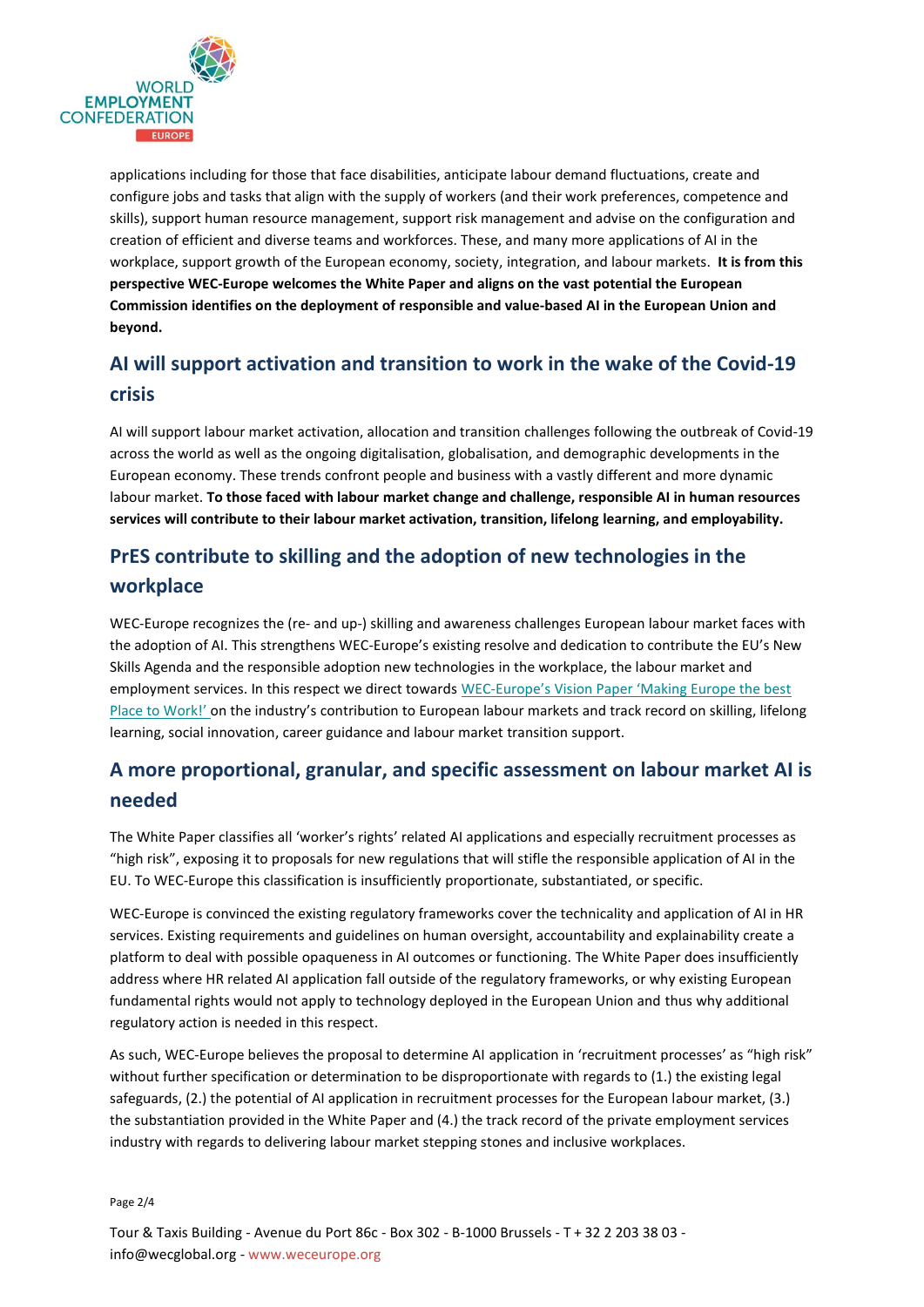

WEC-Europe furthermore identifies that the GDPR extensively covers the key concerns addressed in the White Paper. As the GDPR has been put in place less than two years ago and is currently in the process of review, it is far too early to conclude the GDPR does not safeguard against the risks addressed for labour market AI application. Moreover, data-subjects, data processors and National Data Protection Authorities are still accustoming to their new opportunities, responsibilities, and requirements. Creating new regulation will upend this consolidation process and create more legal uncertainty than it would solve.

WEC-Europe stand ready to work with the Commission and all European stakeholders to identify more specifically where AI application on the labour market requires mitigation and where existing regulatory framework and sectoral activities insufficiently address them.

#### **WEC-Europe welcomes the requirements for responsible "high risk" AI**

WEC-Europe welcomes the risk-based approach taken for the adoption of trustworthy AI. The Commission identifies testing, record keeping, information provision, robustness & accuracy, human oversight, and specific requirement for remote biometric identification as key denominators for dealing with "high risk" AI Applications. Indeed, these are elements that contribute to the quality of both the data and the algorithm of an AI application. These are also the elements operators of AI in the EU should be held accountable to.

## **Promoting non-discrimination through Recruitment AI**

The Private Employment Services industry is aware of the general and specific risks that could arise out of the use of AI technologies such as insufficiently diverse training data, biased data set, exacerbation of prejudices and discrimination, limited transparency in the decision making. To ensure trust in private employment services, the industry is committed to the development, use and implementation of lawful, ethical, and robust AI technologies.

WEC Europe identifies and recognizes the extensive existing European and national regulatory safeguards with regards to fighting labour market discrimination, with or without the involvement of digital technology (incl. AI). Next to this the industry has a vast set of national and international initiatives to fight labour market discrimination<sup>1</sup> and has dedicated to continuing these irrespective of the application of AI technologies in recruitment. Already WEC-Europe has taken the initiative to develop guidelines for its members to comply with [the WEC-Europe Code of Conduct \(including the provisions on non-discrimination\)](https://weceurope.org/world-employment-confederation-global/code-of-conduct-2/) in a new digital enhanced labour market.

<sup>&</sup>lt;sup>1</sup> See the WEC compendium of voluntary initiatives promoting ethical recruitment practices [\(link\)](https://wecglobal.org/publication-post/compendium-of-voluntary-initiatives-to-promote-fair-recruitment/)

Page 3/4